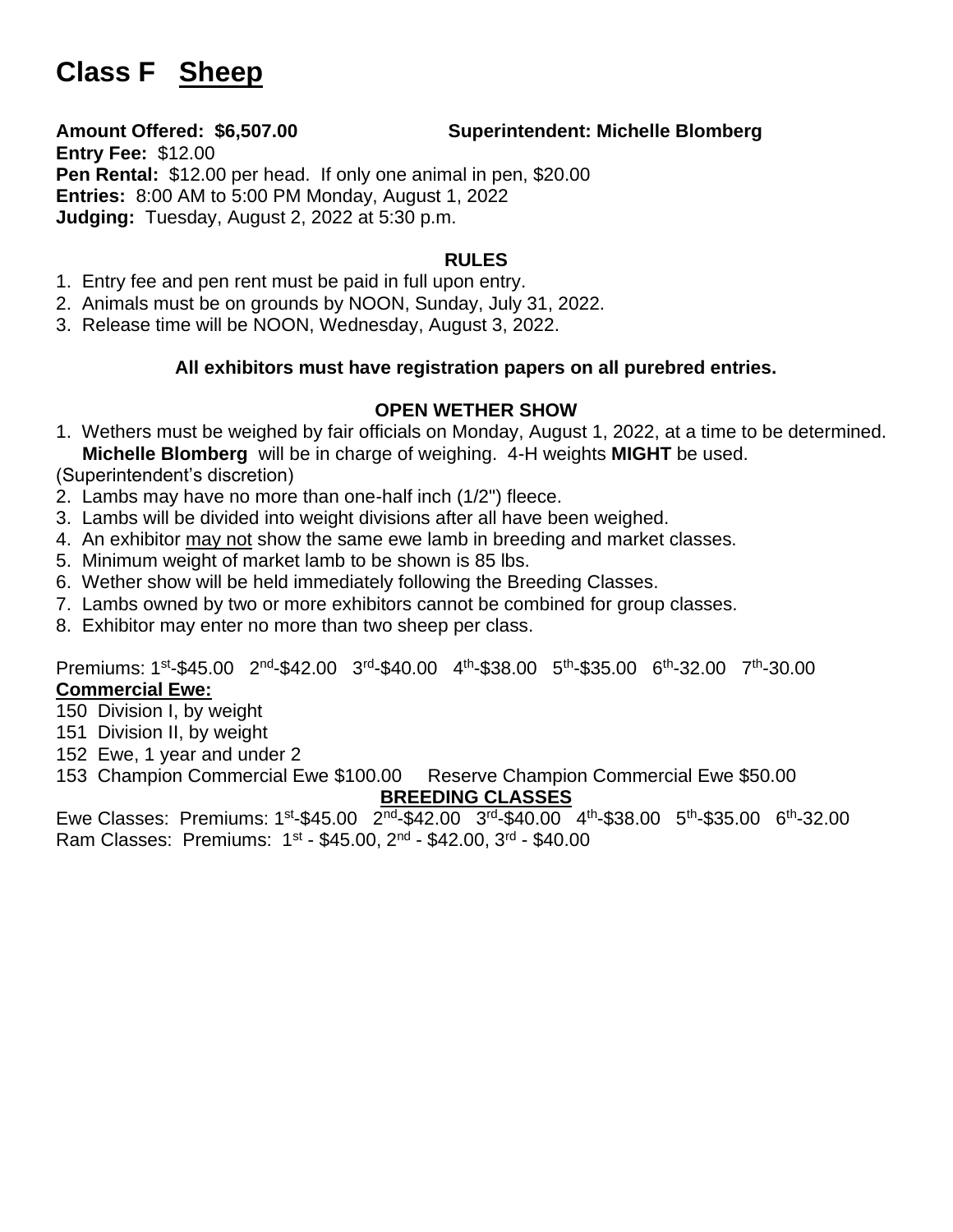#### **Hair Sheep**

- 154 Ram under one year
- 155 Ewe, 1 year and under 2
- 156 Ewe, under 1 year
- 157 Champion Ram (ribbon only)
- 158 Champion Ewe (ribbon only)

#### **Montadale**

- 159 Ram under one year
- 160 Ewe, 1 year and under 2
- 161 Ewe, under 1 year
- 162 Champion Ram (ribbon only)
- 163 Champion Ewe (ribbon only)

#### **Suffolk**

- 164 Ram under one year
- 165 Ewe, 1 year and under 2
- 166 Ewe, under 1 year
- 167 Champion Ram (ribbon only)
- 168 Champion Ewe (ribbon only)

#### **Southdown**

- 169 Ram under one year
- 170 Ewe, 1 year and under 2
- 171 Ewe, under 1 year
- 172 Champion Ram (ribbon only)
- 173 Champion Ewe (ribbon only)

#### **Hampshire**

- 174 Ram under one year
- 175 Ewe, 1 year and under 2
- 176 Ewe, under 1 year
- 177 Champion Ram (ribbon only)
- 178 Champion Ewe (ribbon only)

#### **All Others Breeds**

- 179 Ram under one year
- 180 Ewe, 1 year and under 2
- 181 Ewe, under 1 year
- 182 Champion Ram (ribbon only)
- 183 Champion Ewe (ribbon only)

#### **184 Grand Champion Ram Overall Breeds, \$100 and Rosette 185 Grand Champion Ewe Overall Breeds, \$100 and Rosette 186 Reserve Champion Ewe Overall Breeds, \$75 and Rosette**